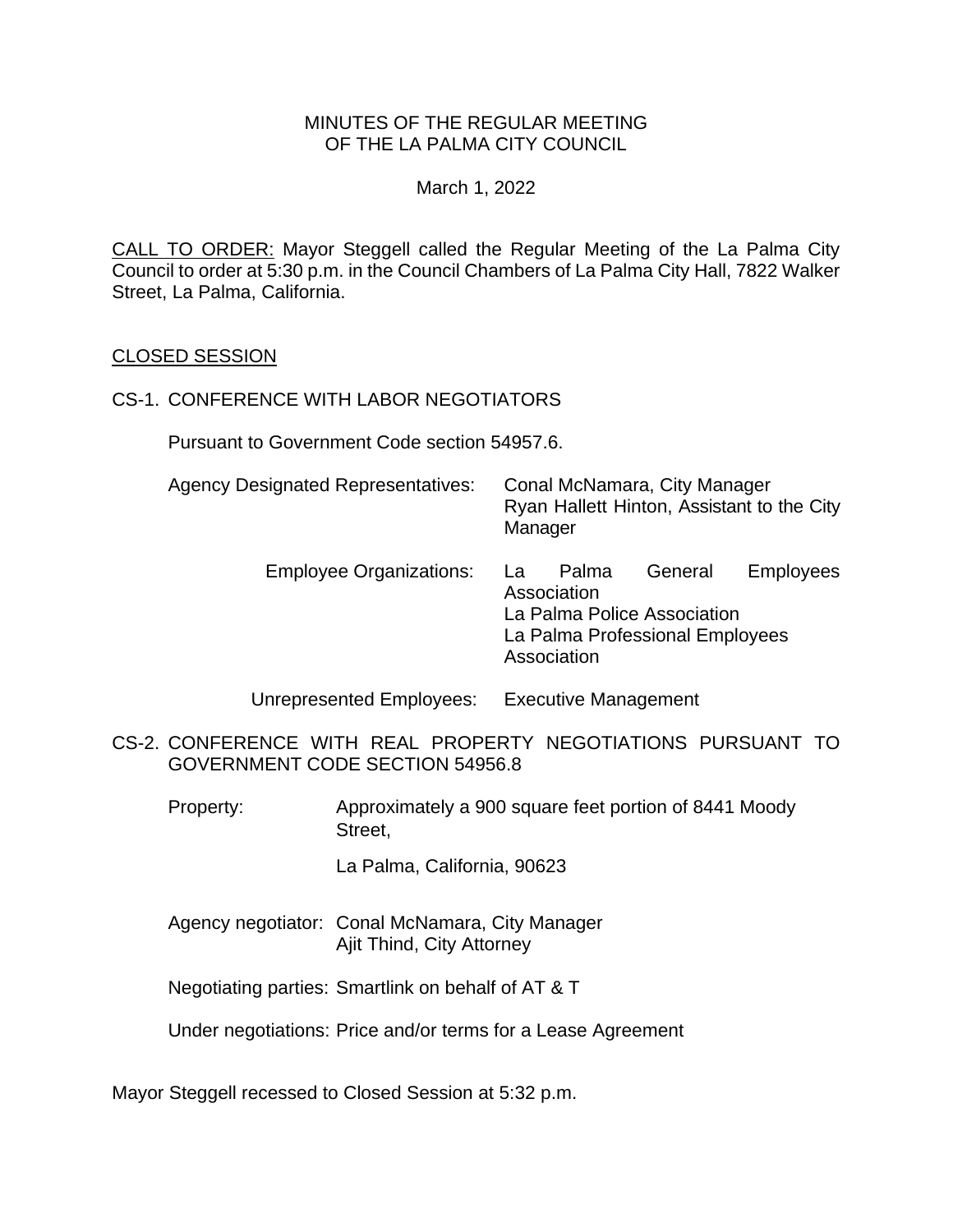# OPEN SESSION:

Mayor Steggell reconvened in Open Session at 6:30 p.m. and asked for a report.

City Attorney Thind announced there were no reportable actions out of Closed Session.

| PLEDGE OF ALLEGIANCE:          | Mayor Pro Tem Baker                                                                                                                                                                                                                                                            |
|--------------------------------|--------------------------------------------------------------------------------------------------------------------------------------------------------------------------------------------------------------------------------------------------------------------------------|
| INVOCATION:                    | Father Binh Nguyen, St. Irenaeus                                                                                                                                                                                                                                               |
| <u>ROLL CALL:</u>              | <b>Council and Commission Members</b>                                                                                                                                                                                                                                          |
| Council Members present:       | Mayor Pro Tem Baker, Council Member Goodman,<br>Council Member Patel, Mayor Steggell, and Council<br>Member Waldman                                                                                                                                                            |
| Council Members absent:        | <b>None</b>                                                                                                                                                                                                                                                                    |
| <b>City Officials present:</b> | Conal McNamara, City Manager<br>Ajit Thind, City Attorney<br>Mike Belknap, Community Services Director<br>Scott Hutter, Planning Manager<br>Terry Kim, Police Chief<br>Joe Cisneros, Management Analyst<br>Kimberly Kenney, City Clerk<br>Mike Matsumoto, Financial Consultant |

### **[PRESENTATIONS](https://lapalma.granicus.com/MediaPlayer.php?view_id=&clip_id=1284&meta_id=172150)**

1. [Mayor Steggell presented a proclamation to Orange County Fire Authority Division](https://lapalma.granicus.com/MediaPlayer.php?view_id=&clip_id=1284&meta_id=172151)  [Chief Mike Petro](https://lapalma.granicus.com/MediaPlayer.php?view_id=&clip_id=1284&meta_id=172151) in recognition of his retirement.

Joe Pak, Field Representative for Assemblywoman Sharon Quirk-Silva's office, presented outgoing Chief Petro with a Certificate of Recognition for his retirement.

### [ORAL COMMUNICATIONS](https://lapalma.granicus.com/MediaPlayer.php?view_id=&clip_id=1284&meta_id=172152)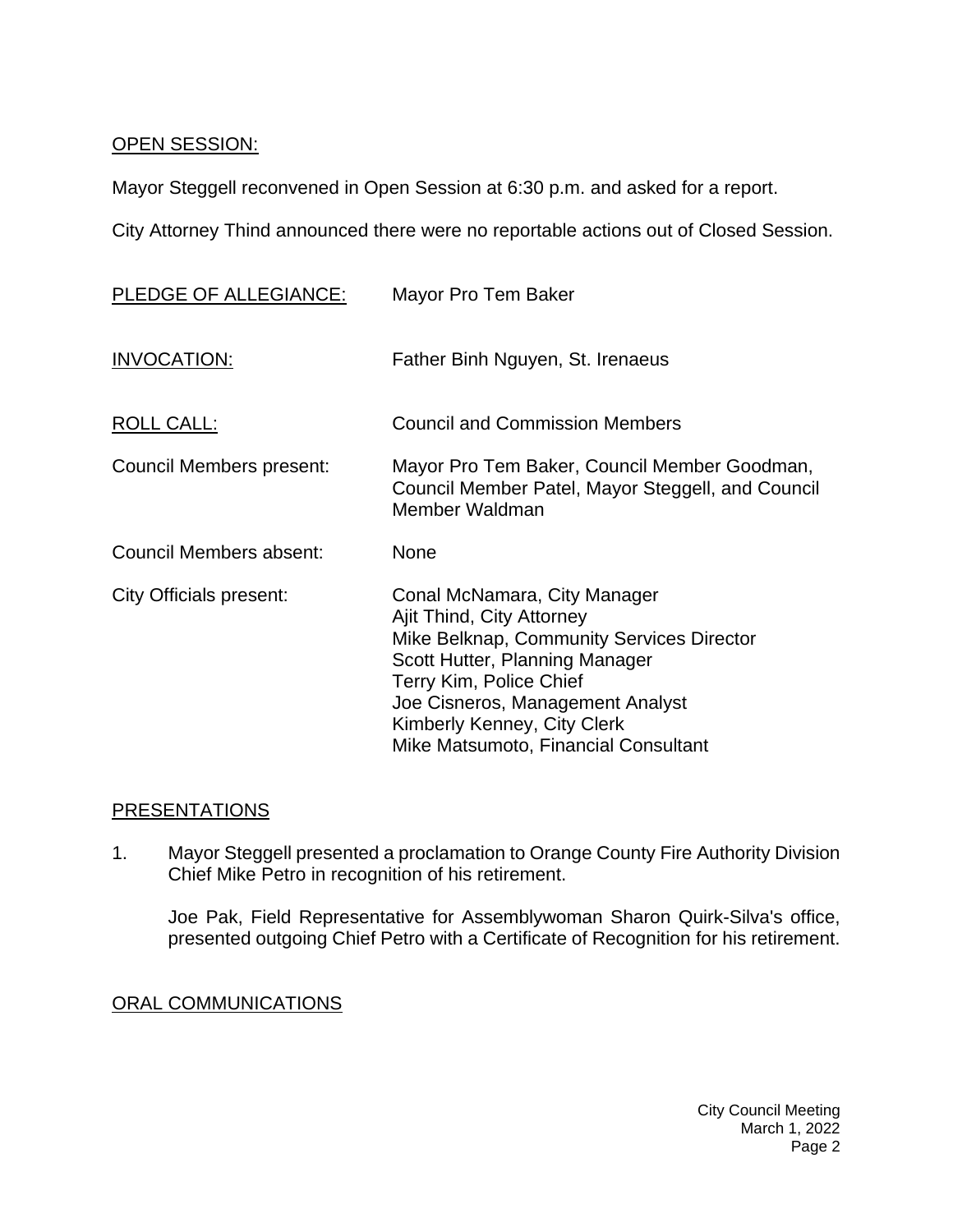Joe Pak, representing Assemblywoman Sharon Quirk-Silva's office, announced his support for the ADA accommodations being made for the City Council by having a new chair lift installed.

### [RECESS THE CITY COUNCIL AND CONVENE AS THE CITY OF LA PALMA AS](https://lapalma.granicus.com/MediaPlayer.php?view_id=&clip_id=1284&meta_id=172153)  [SUCCESSOR AGENCY TO THE DISSOLVED COMMUNITY DEVELOPMENT](https://lapalma.granicus.com/MediaPlayer.php?view_id=&clip_id=1284&meta_id=172153)  [COMMISSION AT 6:45 P.M.](https://lapalma.granicus.com/MediaPlayer.php?view_id=&clip_id=1284&meta_id=172153)

[City Clerk Kenney stated, "The City Council will now recess and convene as the](https://lapalma.granicus.com/MediaPlayer.php?view_id=&clip_id=1284&meta_id=172154)  [Successor Agency to the Dissolved Community Development Commission of the City of](https://lapalma.granicus.com/MediaPlayer.php?view_id=&clip_id=1284&meta_id=172154)  La Palma. [Members of the La Palma City Council receive no compensation or stipend](https://lapalma.granicus.com/MediaPlayer.php?view_id=&clip_id=1284&meta_id=172154)  [as a result of convening or participating in either the Successor Agency or otherwise as](https://lapalma.granicus.com/MediaPlayer.php?view_id=&clip_id=1284&meta_id=172154)  [serving as members of the Successor Agency."](https://lapalma.granicus.com/MediaPlayer.php?view_id=&clip_id=1284&meta_id=172154)

### [CONSENT CALENDAR](https://lapalma.granicus.com/MediaPlayer.php?view_id=&clip_id=1284&meta_id=172155)

A. Approval of Successor Agency Minutes

Minutes of the February 1, 2022, Regular Meeting of the Successor Agency.

Council Member Patel made a motion to approve Consent Calendar Item A.

The motion was seconded by Council Member Waldman and carried on the following vote:

- AYES: Mayor Pro Tem Baker, Council Member Goodman, Council Member Patel, Mayor Steggell, and Council Member Waldman
- NOES: None

### PUBLIC HEARINGS

None Scheduled.

## REGULAR ITEMS

None Scheduled.

### [ADJOURN THE CITY OF LA PALMA AS SUCCESSOR AGENCY TO THE DISSOLVED](https://lapalma.granicus.com/MediaPlayer.php?view_id=&clip_id=1284&meta_id=172159)  [COMMUNITY DEVELOPMENT COMMISSION AND RECONVENE THE CITY COUNCIL](https://lapalma.granicus.com/MediaPlayer.php?view_id=&clip_id=1284&meta_id=172159)  [AT 6:46 P.M.](https://lapalma.granicus.com/MediaPlayer.php?view_id=&clip_id=1284&meta_id=172159)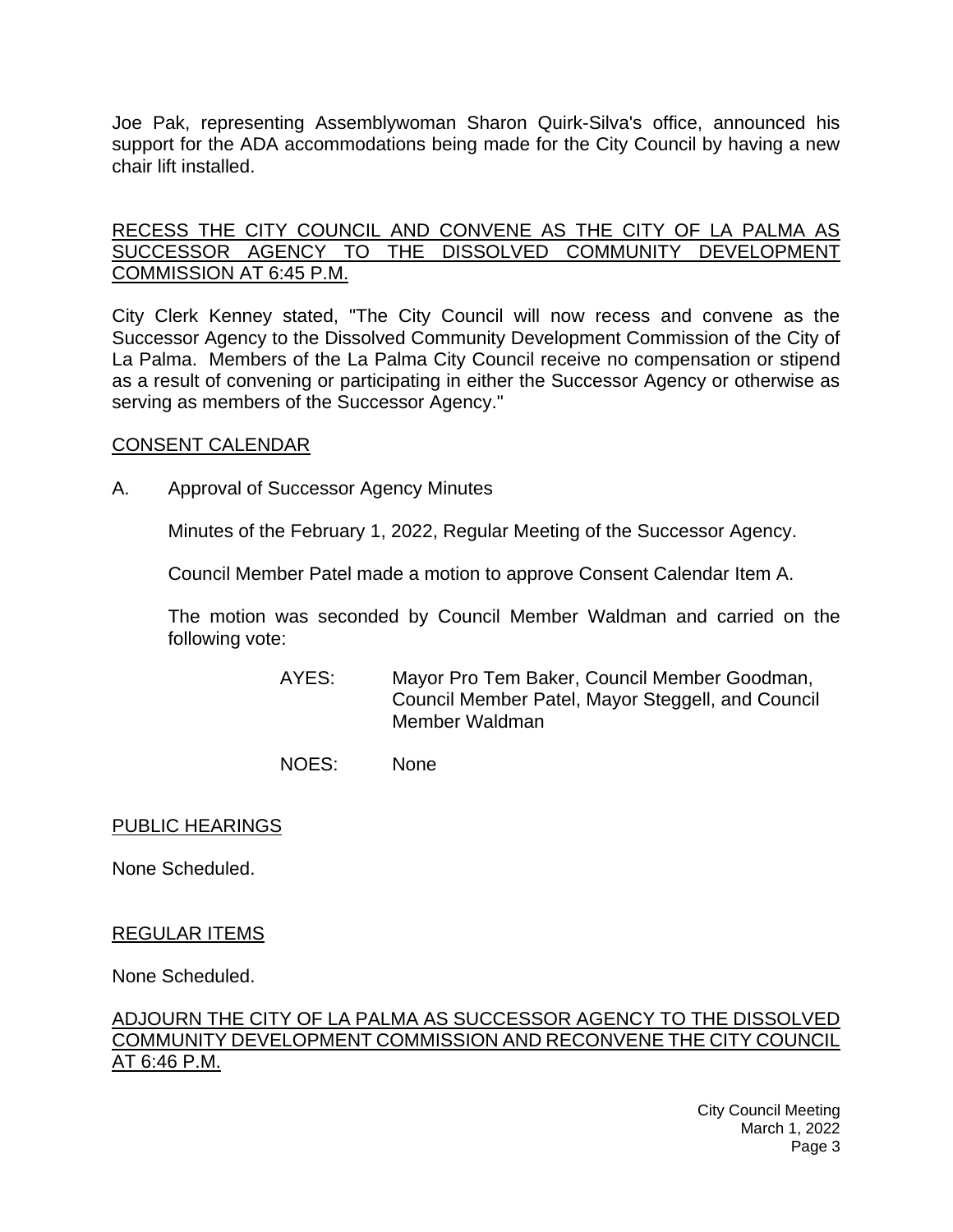### [CONSENT CALENDAR](https://lapalma.granicus.com/MediaPlayer.php?view_id=&clip_id=1284&meta_id=172161)

1. Waive the Reading of All Ordinances

Waive the reading of all Ordinances in their entirety and read by title only.

2. Approval of Council Minutes

Minutes of the February 1, 2022, Regular Meeting of the City Council.

3. Approval of Register of Demands

Resolution No. 2022-12 approving the Registers of Demands for February 15, 2022, and March 1, 2022.

4. Second Quarter Operating Report, Fiscal Year 2021-22

Receive and file the Second Quarter Operating Report, Fiscal Year 2021-22.

5. Annual Comprehensive Financial Report (ACFR) for the Fiscal Year Ending June 30, 2021

Receive and file the Annual Comprehensive Financial Report (ACFR) of the City of La Palma for the Fiscal Year ended June 30, 2021.

6. Destruction of Obsolete Departmental Records

Resolution No. 2022-13 authorizing the destruction of obsolete records pursuant to the California Government Code Section 34090.

7. Sponsorship for 2022 Cypress College Foundation Americana Awards, and Authorizing the Distribution of Tickets to Attend the Event

Resolution No. 2022-14 approving Sponsorship of the 2022 Cypress College Foundation Americana Awards and authorize the distribution of tickets to attend the event.

8. 2022 Street Closures for City Special Events

Resolution No. 2022-15 approving Street Closures for four (4) 2022 City special events: Every 15 Minutes, Thursday, April 19; Festival of Nations Parade, Saturday, April 30; Memorial Day, Monday, May 30; and Fitness Run for Fun, Monday, July 4, 2022.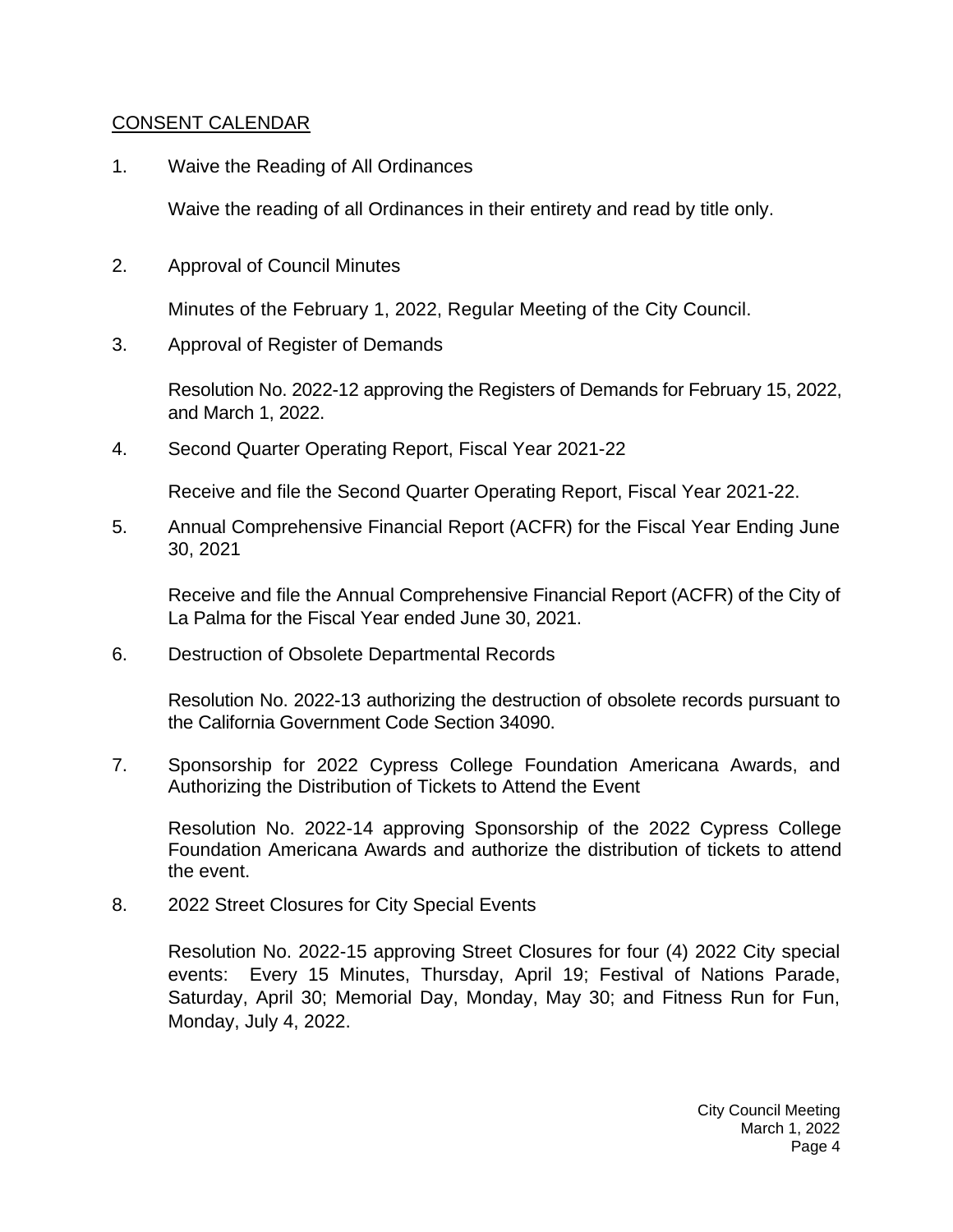9. Notice of Completion and Acceptance of Work for the Moody Street, City Project No. ST-362 and Zone 3, City Project No. ST-363, Slurry Seal Improvements

Accept the work and authorize the Community Services Director to file the Notice of Completion and Acceptance of Work with the Orange County Recorder for the Moody Street, City Project No. ST-362 and Zone 3, City Project No. ST-363, Slurry Seal Improvements.

10. Adoption of a Resolution Opposing Initiative 21-0042A1

Resolution No. 2022-16 opposing State Ballot Measure 21-0042A1.

Council Member Waldman made a motion to approve Consent Calendar Items 1 through 10.

The motion was seconded by Council Member Patel and carried on the following vote:

- AYES: Mayor Pro Tem Baker, Council Member Goodman, Council Member Patel, Mayor Steggell, and Council Member Waldman
- NOES: None

## [PUBLIC HEARINGS](https://lapalma.granicus.com/MediaPlayer.php?view_id=&clip_id=1284&meta_id=172172)

- 11. [Conditional Use Permit 388 to Permit On-site Consumption of Alcoholic Beverages](https://lapalma.granicus.com/MediaPlayer.php?view_id=&clip_id=1284&meta_id=172173)  [Under a Type 41 State Liquor License at 4891 La Palma Avenue in the La Palma](https://lapalma.granicus.com/MediaPlayer.php?view_id=&clip_id=1284&meta_id=172173)  [Shopping Center \(APN 263-312-63\), in the Neighborhood Commercial \(NC\) Zone](https://lapalma.granicus.com/MediaPlayer.php?view_id=&clip_id=1284&meta_id=172173)
	- a) Mayor Steggell opened the Public Hearing at 6:47 p.m.
	- b) [Planning Manager Hutter gave the](https://lapalma.granicus.com/MediaPlayer.php?view_id=&clip_id=1284&meta_id=172175) Staff Report.
	- c) [Council Member Comments and Questions:](https://lapalma.granicus.com/MediaPlayer.php?view_id=&clip_id=1284&meta_id=172176)

Discussion ensued regarding that in Sakai Sushi's five-year history, they've had no incidences involving Code Enforcement; that they have proven to be a good business and abide by the rules; and City Council support for the applicant.

d) [Public Input:](https://lapalma.granicus.com/MediaPlayer.php?view_id=&clip_id=1284&meta_id=172177)

No members of the public wished to speak.

e) [Mayor Steggell closed the Public Hearing at 6:52 p.m.](https://lapalma.granicus.com/MediaPlayer.php?view_id=&clip_id=1284&meta_id=172178)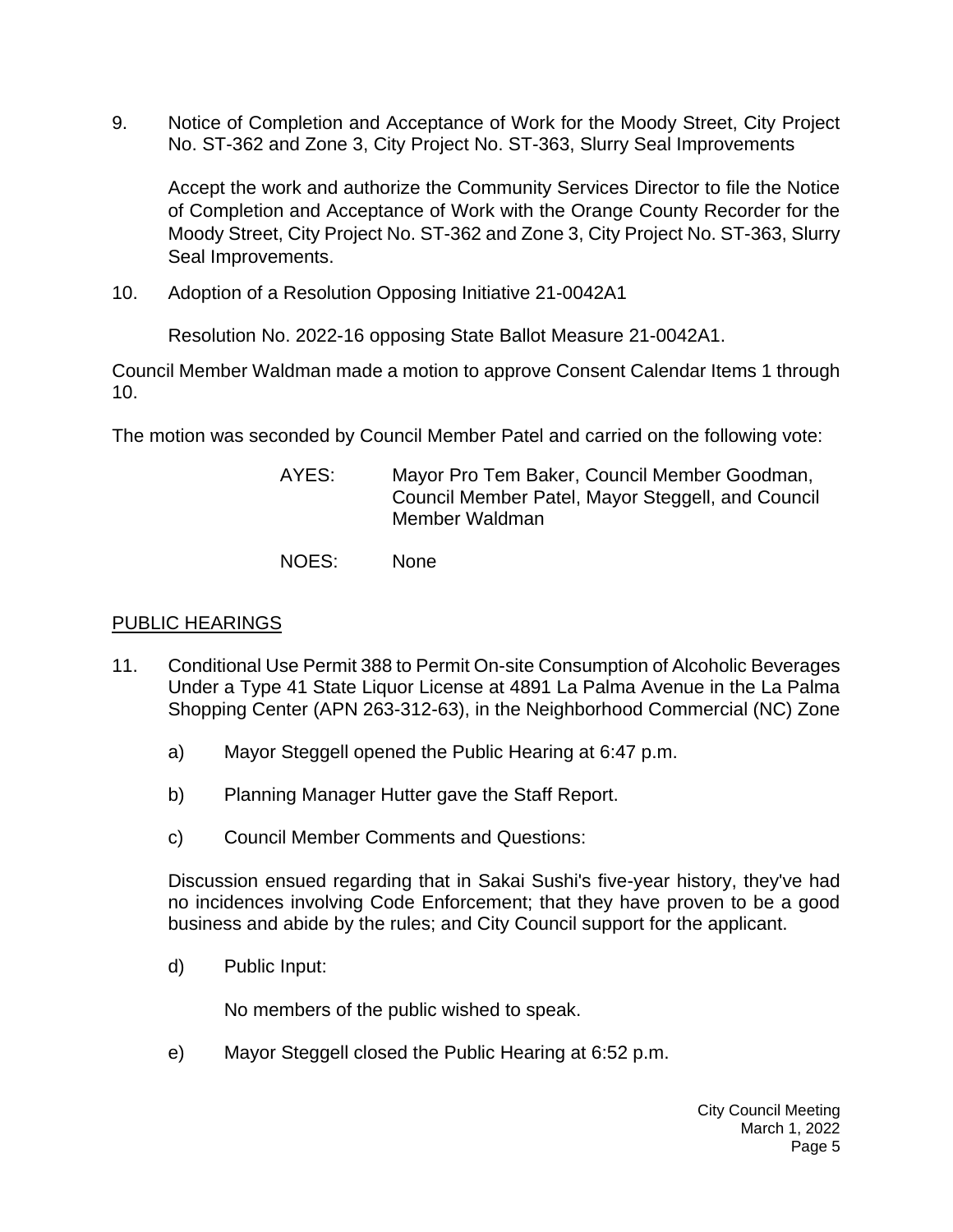f) Adopt a Resolution of the City Council approving and authorizing the Applicant's request for Conditional Use Permit 388 to permit on-site consumption of alcoholic beverages under a Type 41 State Liquor License at the Sakai Sushi Restaurant located at 4891 La Palma Avenue in the La Palma Shopping Center.

Council Member Waldman made a motion to adopt Resolution No. 2022-17 of the City Council approving and authorizing the Applicant's request for Conditional Use Permit 388 to permit on-site consumption of alcoholic beverages under a Type 41 State Liquor License at the Sakai Sushi Restaurant located at 4891 La Palma Avenue in the La Palma Shopping Center.

The motion was seconded by Mayor Pro Tem Baker and carried on the following vote:

- AYES: Mayor Pro Tem Baker, Council Member Goodman, Council Member Patel, Mayor Steggell, and Council Member Waldman
- NOES: None

### [REGULAR ITEMS](https://lapalma.granicus.com/MediaPlayer.php?view_id=&clip_id=1284&meta_id=172180)

- 12. [Adoption of 2022 City Council Goals](https://lapalma.granicus.com/MediaPlayer.php?view_id=&clip_id=1284&meta_id=172181)
	- a) Receive & File "Consolidated 2020-21 Goals Completed" in Attachment 1
	- b) Approve "2022 Goals for Consideration" in Attachment 2

City Manager McNamara gave the Staff Report.

Council Comments and Questions:

Discussion ensued regarding a request to change the wording of number 8 to reword it so that there are no specifics, but examples of things to explore in City Departments to see if there are additional tools needed.

Public Input:

No members of the public wished to speak.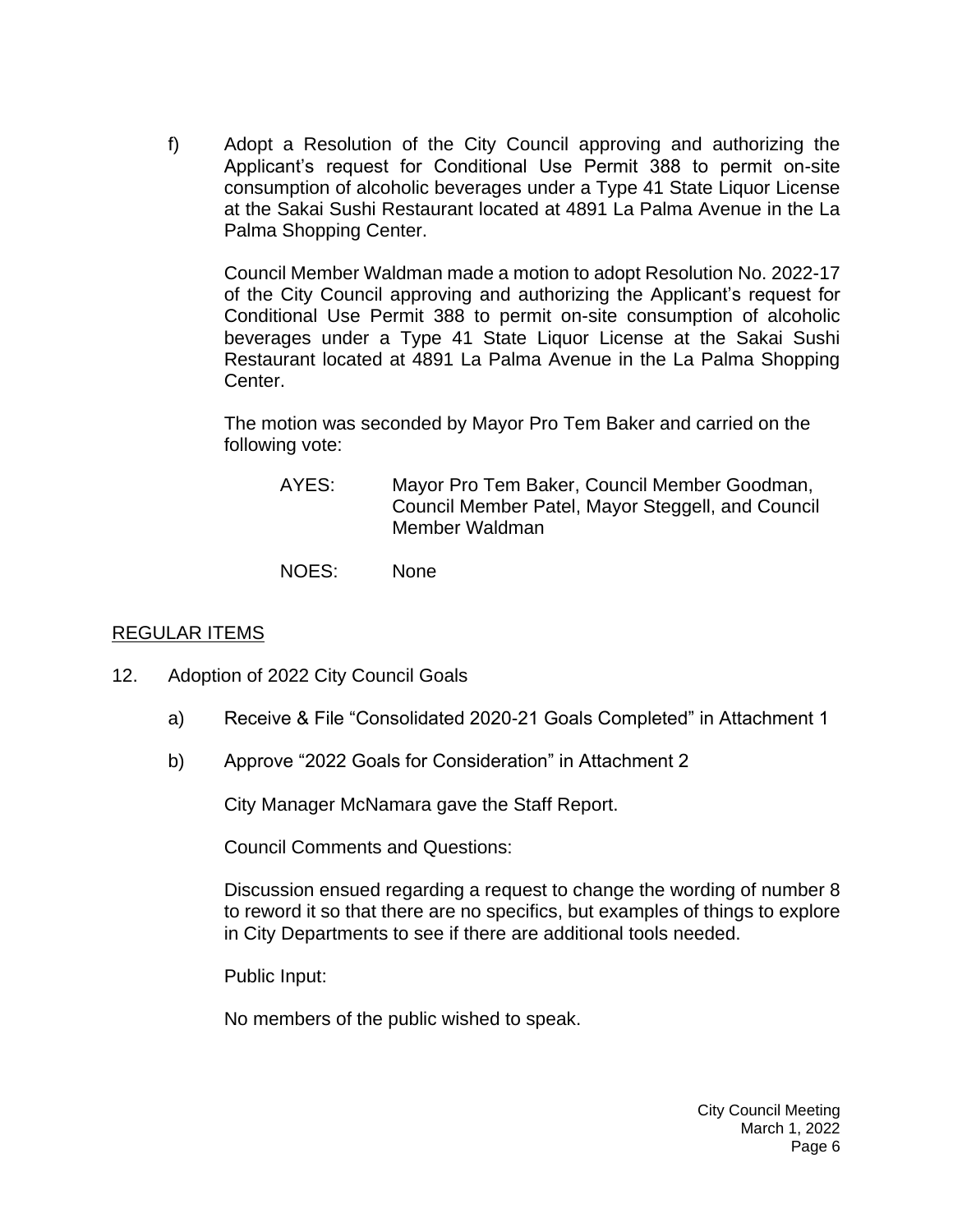Council Member Waldman made a motion to receive and file the "Consolidated 2020-21 Goals Completed" in Attachment 1 and approve the "2022 Goals for Consideration" in Attachment 2.

The motion was seconded by Mayor Pro Tem Baker and carried on the following vote:

- AYES: Mayor Pro Tem Baker, Council Member Goodman, Council Member Patel, Mayor Steggell, and Council Member Waldman
- NOES: None
- 13. [Transient Occupancy Tax \(TOT\) Consultant](https://lapalma.granicus.com/MediaPlayer.php?view_id=&clip_id=1284&meta_id=172184)

Recommendation that the City Council authorize the City Manager to enter into an agreement with TBWBH Props & Measures for public outreach services and ballot measure preparation.

City Manager McNamara gave the Staff Report.

Council Comments and Questions:

None.

Public Input:

No members of the public wished to speak.

Council Member Waldman made a motion to approve and authorize the City Manager to enter into an agreement with TBWBH Props & Measures for public outreach services and ballot measure preparation.

The motion was seconded by Council Member Patel and carried on the following vote:

- AYES: Mayor Pro Tem Baker, Council Member Goodman, Council Member Patel, Mayor Steggell, and Council Member Waldman
- NOES: None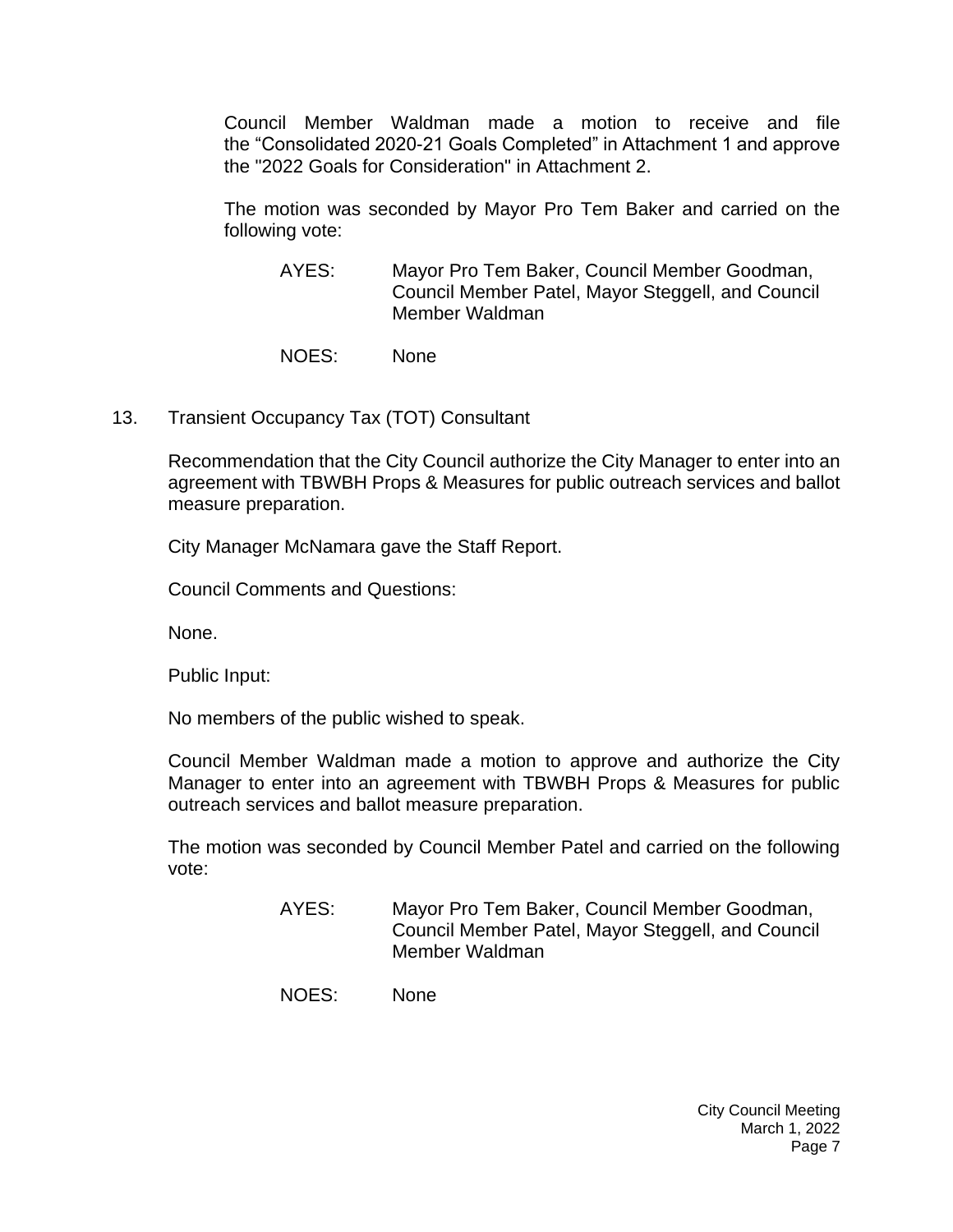- 14. [Update the City Council on the Status of the Fee Study and Authorize an](https://lapalma.granicus.com/MediaPlayer.php?view_id=&clip_id=1284&meta_id=172185)  [Agreement with Revenue & Cost Specialists, LLC \(RCS\) to Complete the Fee](https://lapalma.granicus.com/MediaPlayer.php?view_id=&clip_id=1284&meta_id=172185)  **[Study](https://lapalma.granicus.com/MediaPlayer.php?view_id=&clip_id=1284&meta_id=172185)** 
	- a) Receive and file the update on the status of the Fee Study; and
	- b) Authorize the City Manager to Execute a Professional Services Agreement with Revenue & Cost Specialists, LLC (RCS), of Fullerton, CA, to complete the Fee Study.

Management Analyst Cisneros gave the Staff Report.

Council Comments and Questions:

Discussion ensued regarding support for City Manager McNamara who initiated the fee study and a commendation for the work that Staff had put into this fee study review that lowered the cost for the Consultant; the anticipation of being able to see the allocation of variable versus fixed costs to help with decision making; that there will be areas that the City Council may choose not to increase costs, but that it's better to make a decision based on an in-depth and legally defensible analysis beyond Staff's ability.

Public Input:

No members of the public wished to speak.

Council Member Patel made a motion to receive and file the update on the status of the Fee Study; and authorize the City Manager to Execute a Professional Services Agreement with Revenue & Cost Specialists, LLC (RCS), of Fullerton, CA, to complete the Fee Study.

The motion was seconded by Mayor Steggell and carried on the following vote:

- AYES: Mayor Pro Tem Baker, Council Member Goodman, Council Member Patel, Mayor Steggell, and Council Member Waldman
- NOES: None
- 15. [Budget Adjustments Fiscal Year 2021-22](https://lapalma.granicus.com/MediaPlayer.php?view_id=&clip_id=1284&meta_id=172188)

Recommendation that the City Council approve a Resolution amending the Fiscal Year 2021-22 Budget.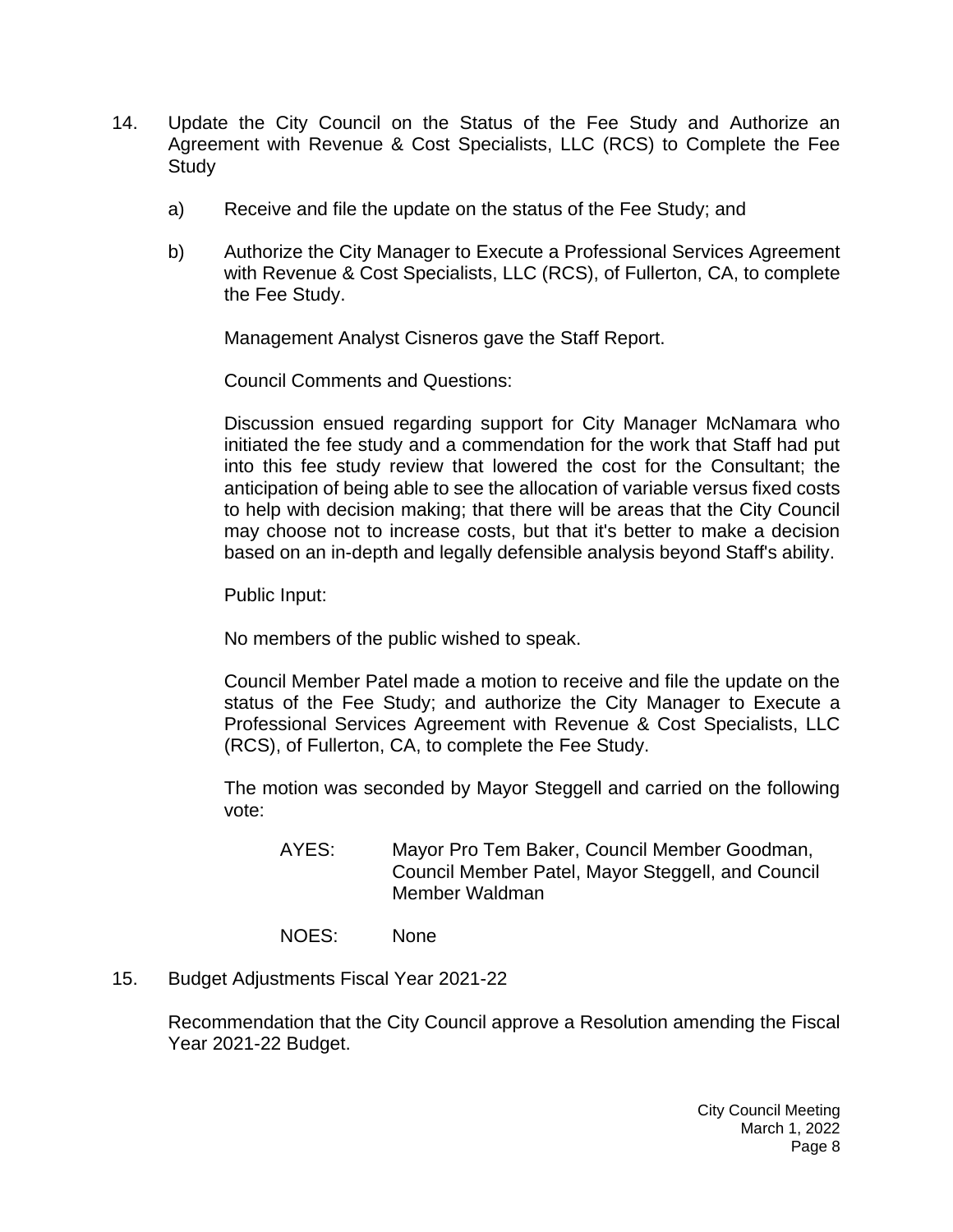City Manager McNamara introduced Financial Consultant Matsumoto who gave the Staff Report.

Council Comments and Questions:

Discussion ensued regarding appreciation for the Staff Report; explanation of the \$118,181 transfer out components being from the General Fund to the Reserve Fund; details of the amounts transferred to the Capital Outlay Reserve (COR), the Emergency Reserve, and the Civic Center Replacement Fund; that the City Council has previously set the precedent to transfer money to COR; and that although it appears that the City is deficient at first glance, it's because of the fiscally prudent measures the City Council takes to allocate those revenues into specific fund accounts instead of having it sit in the General Fund.

Public Input:

No members of the public wished to speak.

Council Member Patel made a motion to adopt Resolution No. 2022-18 amending the Fiscal Year 2021-22 Budget.

The motion was seconded by Council Member Waldman and carried on the following vote:

- AYES: Mayor Pro Tem Baker, Council Member Goodman, Council Member Patel, Mayor Steggell, and Council Member Waldman
- NOES: None

### [COUNCILMEMBER AB1234 REPORTS, REPORTS FROM CITY-AFFILIATED](https://lapalma.granicus.com/MediaPlayer.php?view_id=&clip_id=1284&meta_id=172189)  [COMMITTEES, AND COUNCIL REMARKS](https://lapalma.granicus.com/MediaPlayer.php?view_id=&clip_id=1284&meta_id=172189)

**Mayor Pro Tem Baker** attended the Cal Cities Community Services Policy Committee Meeting; the Orange County Mosquito and Vector Control District (OCMVCD) Budget and Finance Committee Meeting; the OCMVCD Joint Budget & Finance and Operations Committees; the OCMVCD Sterile Insect Technique (SIT) Workshop; the Cal Cities Orange County (CCOC) Division General Membership Meeting; the "Random Acts of Kindness Day" event by Walker Junior High's Kindness Club here at the Civic Center; the OCMVCD Board of Trustees Meeting; and the Orange County Public Library's Library Advisory Board (OCLAB) Meeting.

**Council Member Goodman** attended the Orange County Sanitation District (OCSD) Legislative and Public Affairs Committee; the League of California Cities - Orange County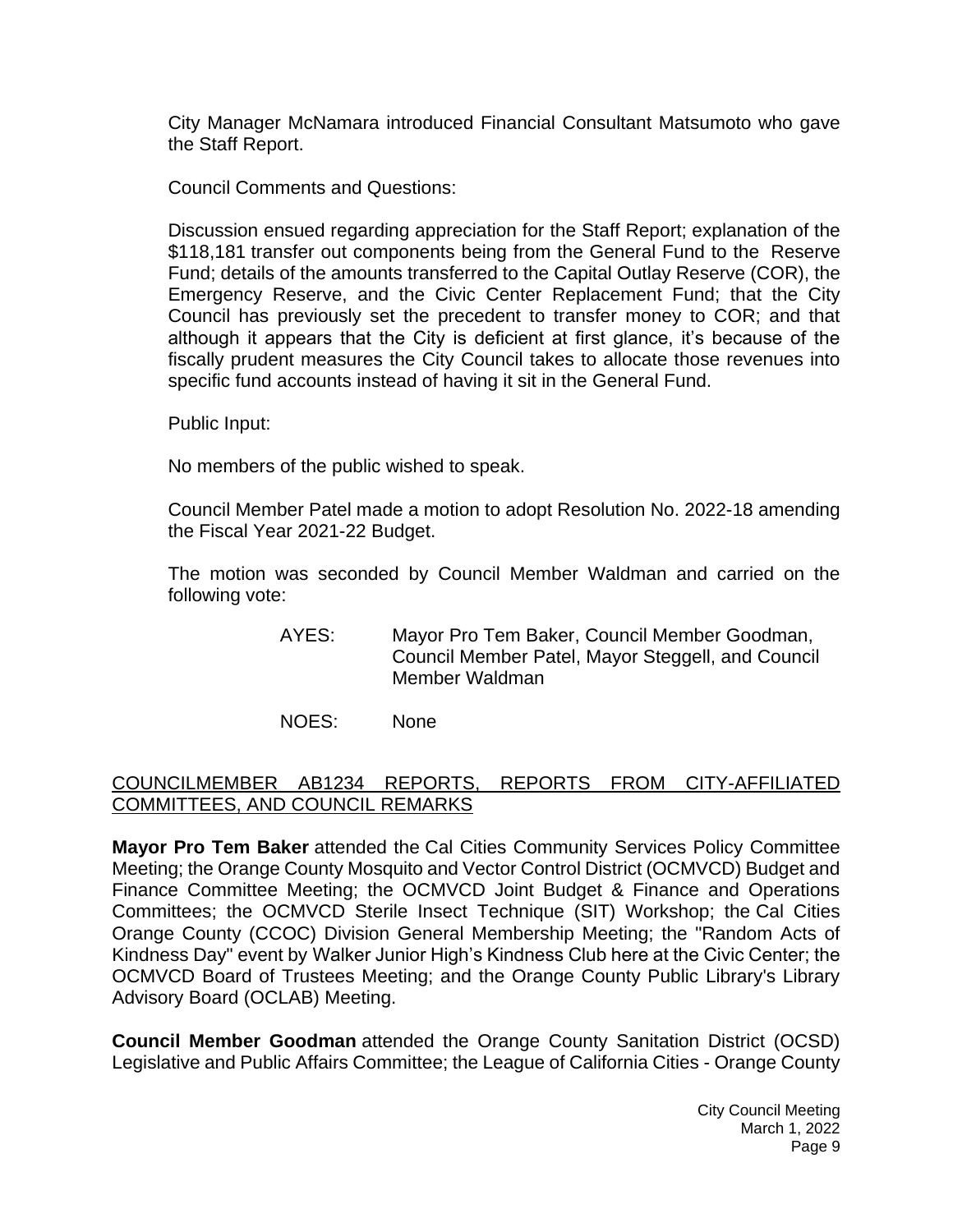(LOCC-OC) Executive Committee meeting; the OCSD Administration Committee meeting; the LOCC Housing Community and Economic Development Committee meeting and Full Committee meeting; the LOCC-OC Division General Membership meeting; the California Joint Powers Insurance Authority (CJPIA) Executive Committee meeting; and the OCSD Board of Directors meeting.

**Council Member Patel** attended the Business Engagement Subcommittee meeting; the event for honorable former Chief Minister of Gujarat; conducted video tapings for Johnnies Junior, Wellness Medical, and Popeye's for the "Shop Local" campaign; the Blue and Gold Ceremony for the Boy Scouts; visited Super One Mart, Boba Loca, and La Capilla businesses; and thanked Ivan San Pedro for all his efforts in getting these productions completed.

**Council Member Waldman** had nothing to report.

**Mayor Steggell** attended the "Random Acts of Kindness Day" event by Walker Junior High's Kindness Club here at the Civic Center; attended the Business Engagement Subcommittee video tapings; the Boy Scouts Blue and Gold Ceremony; the OCFA Executive Committee meeting and Regular Board Meeting; conducted video tapings for the "Shop Local" campaign; and visited Super One Mart, Boba Loca, and La Capilla businesses. She asked Staff to look into incorporating into the budget, working with our local business, St. Nick's Christmas Lighting, to decorate palm trees in La Palma during the Christmas holiday.

# [CITY MANAGER REMARKS](https://lapalma.granicus.com/MediaPlayer.php?view_id=&clip_id=1284&meta_id=172190)

**City Manager McNamara** reported on the renovations in the Council Chambers being nearly completed with a fully functioning ADA Chair Lift; that the City's homeless point-intime count and was conducted safely and effectively; and announced the upcoming Coffee with the Mayor event at Central Park tomorrow morning at 9:00 a.m.

**Police Chief Kim** added that the point-in-time count was completed last week; that officers were assigned to work in conjunction with the County and did not experience any incidents; that the preliminary numbers are approximately 7 to 8 homeless individuals in La Palma; the update on the Police Department's social media project; that the department plans to launch the platform soon in an effort to meet one of the City Council goals; and that Officers attended a local Neighborhood Watch meeting to discuss issues and get some good feedback, in an effort to stay engaged with our residents.

# [CITY ATTORNEY REMARKS](https://lapalma.granicus.com/MediaPlayer.php?view_id=&clip_id=1284&meta_id=172191)

**City Attorney Thind** had nothing to report.